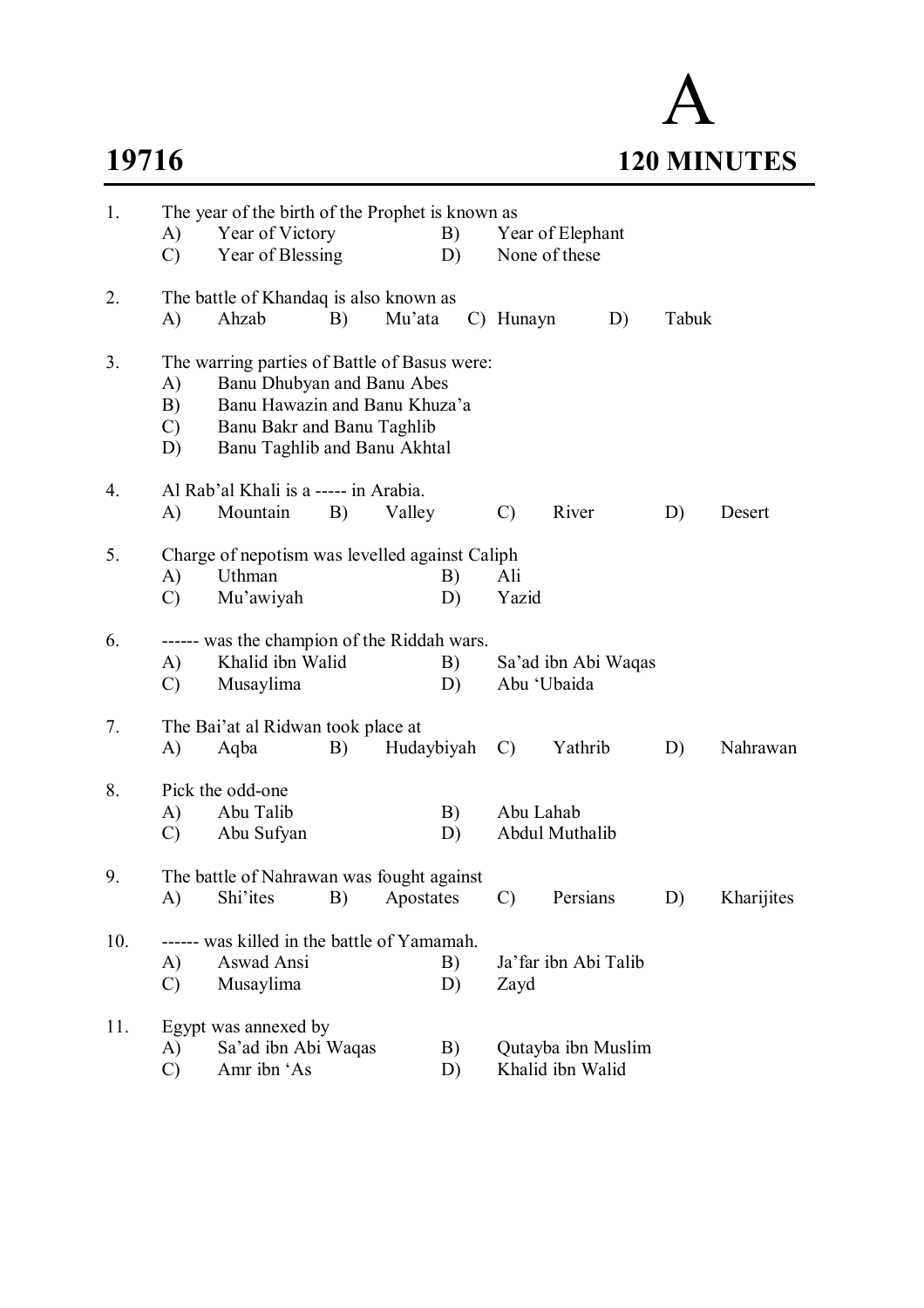| 12. | 1.<br>3.               | Arrange in chronological order<br>Battle of Namrraq<br>Battle of Qadisiya                                                                                            |              | 2.<br>4.                                           |                        | Battle of Jamal<br>Battle of Yamama                   |    |                 |
|-----|------------------------|----------------------------------------------------------------------------------------------------------------------------------------------------------------------|--------------|----------------------------------------------------|------------------------|-------------------------------------------------------|----|-----------------|
|     | A)                     | $(4, 1, 3, 2)$ B) $(1, 3, 4, 2)$                                                                                                                                     |              |                                                    |                        | $C)$ 3, 1, 2, 4                                       |    | D) $1, 2, 3, 4$ |
| 13. | A)<br>$\mathcal{C}$    | The last ruler of Umayyad dynasty was<br>Abdurahman III<br>Walid II                                                                                                  |              | B)<br>D)                                           | Hisham II<br>Marwan II |                                                       |    |                 |
| 14. | A)                     | Dome of the Rock was built by<br>Walid I                                                                                                                             | B) Mu'awiyah |                                                    | $C)$ Umar II           |                                                       | D) | Abdul Malik     |
| 15. |                        | The city of Baghdad was founded by                                                                                                                                   |              |                                                    |                        |                                                       |    |                 |
|     | A)<br>$\mathcal{C}$    | Ma'mun<br>Haroon Rasheed                                                                                                                                             |              | B)<br>D)                                           | Mansur<br>Abul Abbas   |                                                       |    |                 |
| 16. | 1.<br>3.               | Arrange the following in chronological order<br>Battle of Hunayn<br>Conquest of Khaybar                                                                              |              | 2.<br>4.                                           |                        | Battle of Ditch<br>Pledge of Aqba                     |    |                 |
|     | A)                     | 2, 4, 3, 1 B) 1, 2, 4, 3 C) 4, 2, 3, 1 D) 4, 1, 3, 2                                                                                                                 |              |                                                    |                        |                                                       |    |                 |
| 17. | A)<br>$\mathcal{C}$    | Who was the representative of Mu'awiya in the arbitration after the battle of Siffin<br>Abdurahman ibn Awf<br>Abu Musa al Ash'ari                                    |              | B)<br>D)                                           | Amr ibn 'As            | Sa'd ibn Abi Waqas                                    |    |                 |
| 18. | A)<br>$\mathcal{C}$    | The Umayyad caliph who earned the title "Father of Kings"<br>Umar ibn Abdul Azeez<br>Abdul Malik                                                                     |              | B)<br>D)                                           | Mu'awiya<br>Marwan II  |                                                       |    |                 |
| 19. | List 1<br>d. Al Saffah | Match the following<br>a. Fath al Arab<br>b. Asadullah<br>c. Al Qanuni                                                                                               |              | <u>List 2</u><br>1. Ali<br>3. Yazid<br>4. Sulayman | 2. Abul Abbas          |                                                       |    |                 |
|     | A)<br>$\mathcal{C}$    | $a-3$ , $b-1$ , $c-4$ , $d-2$<br>$a-4, b-3, c-2, d-1$                                                                                                                |              | B)<br>D)                                           |                        | $a-1$ , $b-2$ , $c-3$ , $d-4$<br>$a-2, b-1, c-4, d-3$ |    |                 |
| 20. | 1.<br>2.               | State whether the following statements are True or false<br>Sultan Salahuddin captured Jerusalem in 1187 C.E.<br>He was defeated in the second crusade by Richard I. |              |                                                    |                        |                                                       |    |                 |
|     | A)<br>$\mathcal{C}$    | Only statement 1 is true<br>Both are true                                                                                                                            |              | B)<br>D)                                           |                        | Only statement 2 is true<br>Both are false            |    |                 |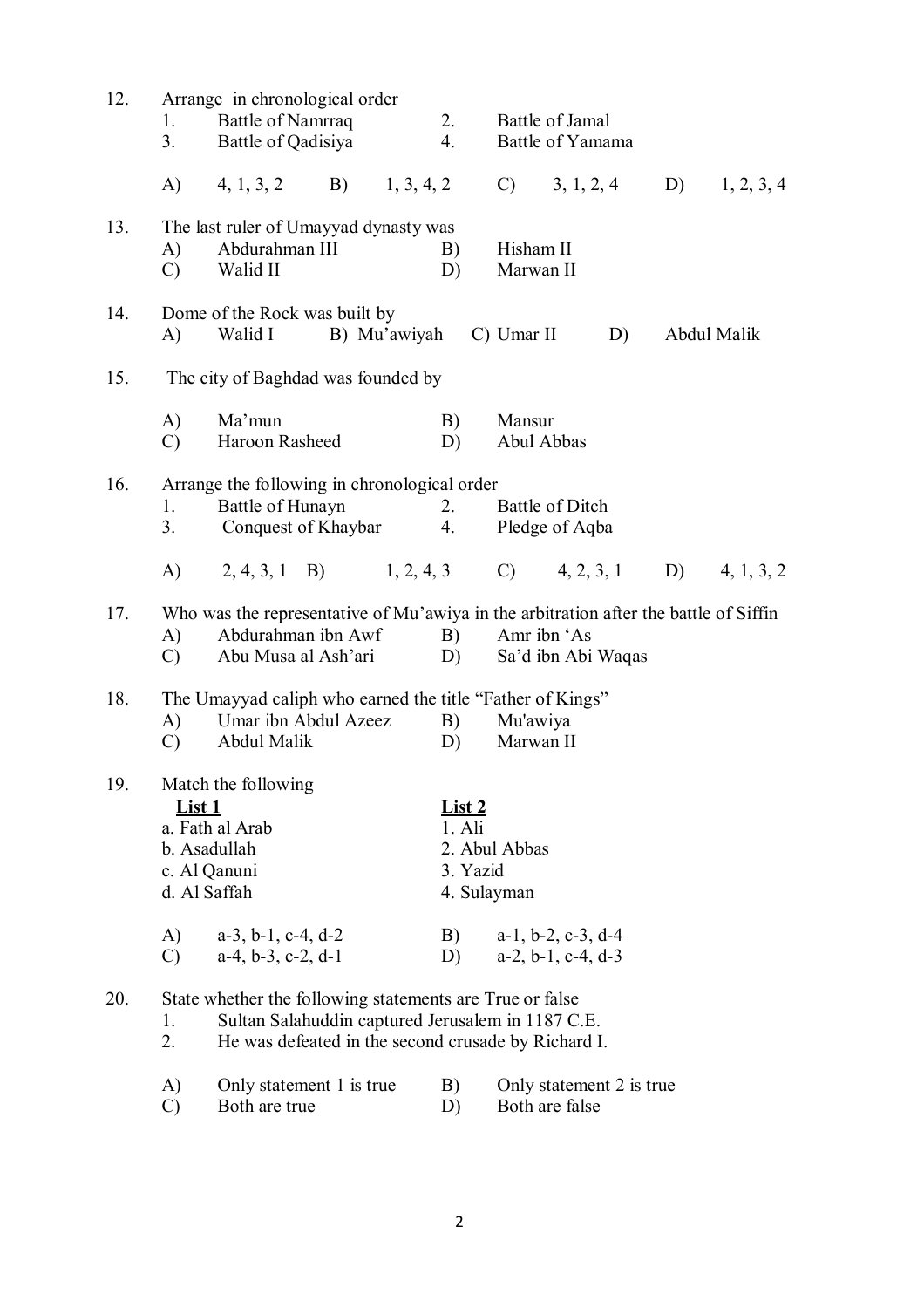| 21. | 1.                                                                                                                               | Arrange the following in chronological order of its foundation<br>Aghlabids                                                                              | 2.            |                     | Saffarids 3.                                                                                             |             | Buwayhids                     |         | 4. Ayyubids |
|-----|----------------------------------------------------------------------------------------------------------------------------------|----------------------------------------------------------------------------------------------------------------------------------------------------------|---------------|---------------------|----------------------------------------------------------------------------------------------------------|-------------|-------------------------------|---------|-------------|
|     | A)                                                                                                                               | $2, 1, 4, 3$ B)                                                                                                                                          |               |                     | $1, 2, 3, 4$ C)                                                                                          |             | 4, 3, 1, 2                    | D)      | 2, 3, 1, 4  |
| 22. | True or false<br>1.<br>2.                                                                                                        | The Umayyad mosque is in Damascus<br>It was built by Umar ibn Abdul Azeez                                                                                |               |                     |                                                                                                          |             |                               |         |             |
|     | A)<br>B)<br>$\mathcal{C}$<br>D)                                                                                                  | Only the first statement is true.<br>Only the second statement is true<br>Both the statements are true<br>Both the statements are false                  |               |                     |                                                                                                          |             |                               |         |             |
| 23. | $\bf{A}$                                                                                                                         | "Immediately after his entry into al Fustat, Jauhar began to construct a new city which<br>he named "<br>Marakesh B)                                     |               | Fez                 | $\mathcal{C}$                                                                                            | al Qahira   | D)                            | Seville |             |
| 24. | True or false<br>Ubaydullah al Mahdi founded the Fatimid dynasty<br>1.<br>2.<br>With al Hakim the Fatimid dynasty came to an end |                                                                                                                                                          |               |                     |                                                                                                          |             |                               |         |             |
|     | A)<br>B)<br>$\mathcal{C}$<br>D)                                                                                                  | Both the statements are true.<br>Both the statements are false<br>Only the first statement is true.<br>Only the second statement is true.                |               |                     |                                                                                                          |             |                               |         |             |
| 25. | $1_{\cdot}$<br>2.<br>3.<br>4.                                                                                                    | Arrange in chronological order<br>Death of al Aziz<br>Founding of Dar al Hikmah<br>Founding of capital city named Mahdiah<br>Founding of al Azhar mosque |               |                     |                                                                                                          |             |                               |         |             |
|     | A)                                                                                                                               | 3, 2, 1, 4                                                                                                                                               | B) 1, 2, 3, 4 |                     |                                                                                                          |             | $C)$ 2, 3, 1, 4               | D)      | 3, 4, 1, 2  |
| 26. | A)<br>$\mathcal{C}$                                                                                                              | Pick the odd- one<br>Alp Arsalan<br>Subuktgin                                                                                                            |               |                     | B)<br>D)                                                                                                 | Tughril Beg | Jalaluddin Malik Shah         |         |             |
| 27. | c. Al Amin<br>A)                                                                                                                 | Match the following<br><u>List 1</u><br>a. Al Mansur<br>b. Harun al Rashid<br>d. Al Ma'mun<br>$a-2$ , $b-3$ , $c-4$ , $d-1$                              |               | $1_{-}$<br>3.<br>4. | <u>List 2</u><br>Baith al Hikmah<br>2. Founding of Baghdad<br>Issue of Barmakids<br>Battle of Rayy<br>B) |             | $a-4, b-2, c-1, d-3$          |         |             |
|     | $\mathcal{C}$                                                                                                                    | $a-1$ , $b-3$ , $c-2$ , $d-4$                                                                                                                            |               |                     | D)                                                                                                       |             | $a-3$ , $b-2$ , $c-4$ , $d-1$ |         |             |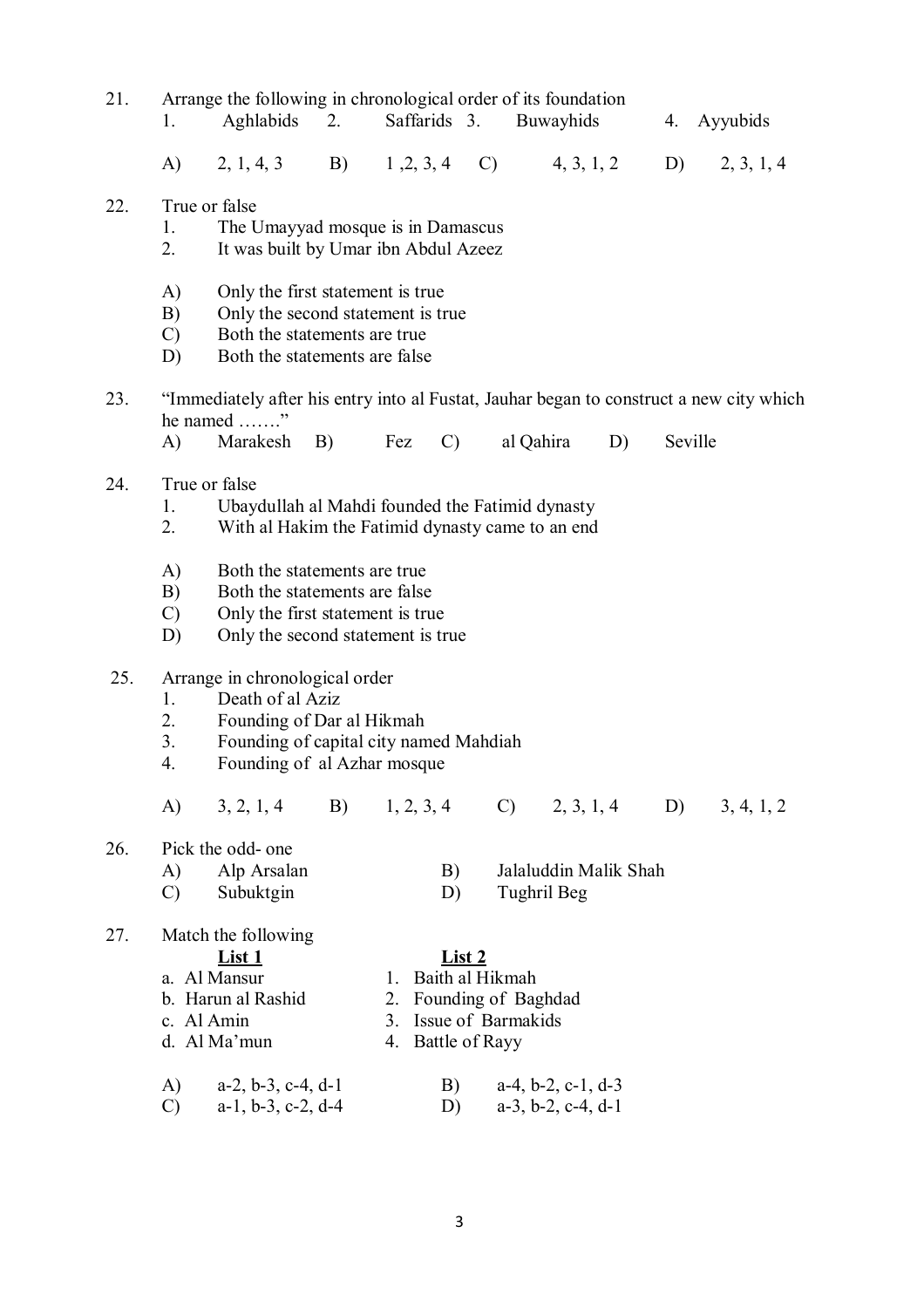| 28. | True or false       |                                                                                                                                                                                        |      |          |               |                                            |    |      |  |  |  |
|-----|---------------------|----------------------------------------------------------------------------------------------------------------------------------------------------------------------------------------|------|----------|---------------|--------------------------------------------|----|------|--|--|--|
|     | 1.<br>2.            | Hulagu Khan sacked Baghdad in 1248 C.E.<br>Al Mutawakkil transferred the capital from Baghdad to Damascus                                                                              |      |          |               |                                            |    |      |  |  |  |
|     | A)<br>$\mathcal{C}$ | Only first statement is true<br>Both are false                                                                                                                                         |      | B)<br>D) | Both are true | Only second statement is true              |    |      |  |  |  |
| 29. | A)<br>$\mathcal{C}$ | ------ is the author of "Kitab al Tawhid".<br>Ahmad ibn Hanbal<br>Ibn Taymiyya                                                                                                         |      | B)<br>D) |               | Muhammad ibn Abdul Wahab<br>Hasan al Banna |    |      |  |  |  |
| 30. | A)<br>$\mathcal{C}$ | The journal "Al Urwat al Wuthqa" was started by Jamaluddin al Afghani and ----.<br>Rasheed Rida<br>Sayyid Qutb                                                                         |      | B)<br>D) |               | Muhammad Qutb<br>Muhammad Abdu             |    |      |  |  |  |
| 31. | A)<br>$\mathcal{C}$ | Author of "Al Ahkam al Sultaniya"<br>Abul A'ala Maududi<br>Al Farabi                                                                                                                   |      | B)<br>D) | Ibn Rushd     | Al Mawardi                                 |    |      |  |  |  |
| 32. | A)                  | Hasan al Banna was assassinated in<br>B)<br>1941<br>$\mathcal{C}$<br>1939<br>D)<br>1949<br>1936                                                                                        |      |          |               |                                            |    |      |  |  |  |
| 33. | A)<br>$\mathcal{C}$ | "Orient is not the orient as it is but the orient it has been orientalised" is the remark of:<br>Philip K. Hitti<br>R.A. Nicolson<br>B)<br><b>Edward Said</b><br>Ziauddin Sardar<br>D) |      |          |               |                                            |    |      |  |  |  |
| 34. | A)<br>$\mathcal{C}$ | The literal meaning of <i>jihad</i> is<br><b>Striving</b><br>Terror                                                                                                                    |      | B)<br>D) | War           | Fundamentalist                             |    |      |  |  |  |
| 35. | A)<br>$\mathcal{C}$ | Author of "Clash of Civilizations and the Remaking of the World Order"<br>Bernard Lewis<br>Toynbee                                                                                     |      | B)<br>D) |               | Samuel Huntington<br>Francis Fukuyama      |    |      |  |  |  |
| 36. | A)                  | The $9/11$ event took place in the year<br>2011<br>B)                                                                                                                                  | 2009 |          | $\mathcal{C}$ | 2005                                       | D) | 2001 |  |  |  |
| 37. | A)<br>$\mathcal{C}$ | The last Pahlavi ruler of Iran was<br>Farah Pahlavi<br>Mohamed Reza Pahlavi<br>B)<br>Ahmad Shah<br>Mohamed Hasan Mirza II<br>D)                                                        |      |          |               |                                            |    |      |  |  |  |
| 38. | A)<br>$\mathcal{C}$ | Abottabad gained world attention due to the assassination of<br>Mulla Umar<br>Saddam Husain                                                                                            |      | B)<br>D) | Ghaddafi      | Usama ibn Laden                            |    |      |  |  |  |
| 39. | A)<br>$\mathcal{C}$ | Pick the odd-one<br>Fatema Mernissi<br>Zainab al Ghazali<br>B)<br>Munira al Qubaysi<br>Maryam Jameela<br>D)                                                                            |      |          |               |                                            |    |      |  |  |  |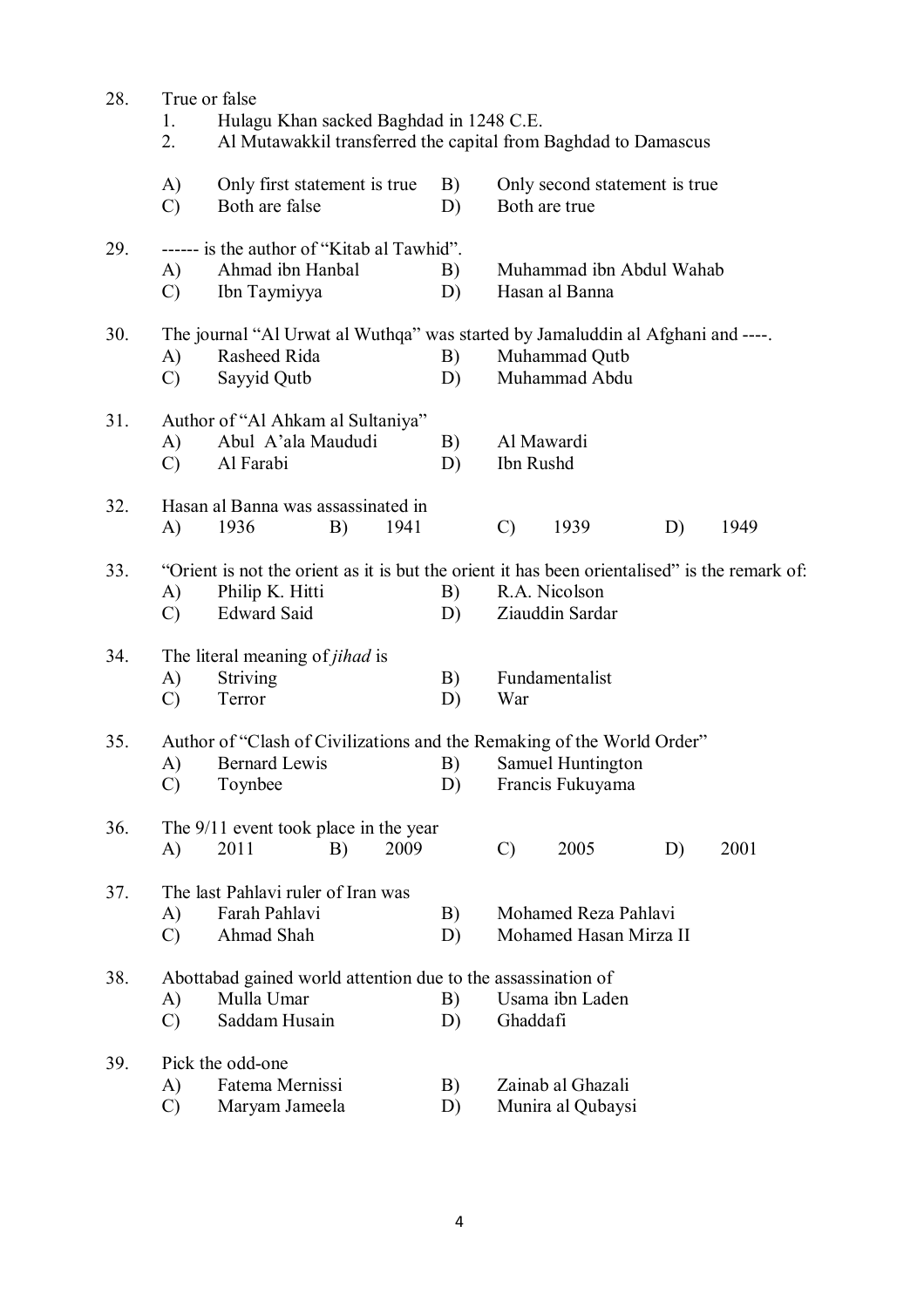| 40. | The first lady to lead a Friday congregation prayer is:          |                                                                            |    |              |    |                    |                      |    |            |  |  |  |
|-----|------------------------------------------------------------------|----------------------------------------------------------------------------|----|--------------|----|--------------------|----------------------|----|------------|--|--|--|
|     | A)                                                               | Suheyla El Attar                                                           |    |              | B) |                    | Maryam Jameela       |    |            |  |  |  |
|     | $\mathcal{C}$                                                    | Qasim Amin                                                                 |    |              | D) |                    | Amina Wadud          |    |            |  |  |  |
| 41. |                                                                  | Pan Islamism was articulated by:                                           |    |              |    |                    |                      |    |            |  |  |  |
|     | A)                                                               | Maulana Maududi                                                            |    |              | B) |                    | Jamaluddin Afghani   |    |            |  |  |  |
|     | $\mathcal{C}$                                                    | Ibn Taymiyya                                                               |    |              | D) |                    | Rasheed Rida         |    |            |  |  |  |
| 42. |                                                                  | The Muslims who remained in Spain after the fall of Granada were known as: |    |              |    |                    |                      |    |            |  |  |  |
|     | A)                                                               | <b>Saracens</b>                                                            | B) | Mozarabs     |    | $\mathcal{C}$      | Moriscos             | D) | Moors      |  |  |  |
| 43. |                                                                  | Pick the odd-one                                                           |    |              |    |                    |                      |    |            |  |  |  |
|     | $\bf{A}$                                                         | Ibn Khaldun                                                                |    |              | B) | Ibn Hayyan         |                      |    |            |  |  |  |
|     | $\mathcal{C}$                                                    | Ibn al Khatib                                                              |    |              | D) | Al Zahrawi         |                      |    |            |  |  |  |
| 44. |                                                                  | Arrange in chronological order                                             |    |              |    |                    |                      |    |            |  |  |  |
|     | 1.                                                               | Abul Hasan Ali ibn Ismail al Ash'ari 2.                                    |    |              |    |                    | Al Nu'man ibn Thabit |    |            |  |  |  |
|     | 3 <sub>1</sub>                                                   | Ahmad ibn Hanbal                                                           |    |              |    | 4.                 | Hasan al Basari      |    |            |  |  |  |
|     | A)                                                               | 1, 3, 4, 2                                                                 | B) | 4, 3, 2, 1   |    | $\mathcal{C}$ )    | 4, 2, 3, 1           | D) | 3, 1, 4, 2 |  |  |  |
| 45. | True or False                                                    |                                                                            |    |              |    |                    |                      |    |            |  |  |  |
|     | 1.                                                               | Imam Bukhari has died at Samarqand                                         |    |              |    |                    |                      |    |            |  |  |  |
|     | 2.                                                               | He was patronised by Caliph Umar Khattab                                   |    |              |    |                    |                      |    |            |  |  |  |
|     | A)                                                               | Both are true                                                              |    |              | B) |                    | Both are false       |    |            |  |  |  |
|     | $\mathcal{C}$                                                    | Only 1 is true                                                             |    |              | D) |                    | Only 2 is true       |    |            |  |  |  |
| 46. |                                                                  | At the time of Arab conquest, Spain was ruled by                           |    |              |    |                    |                      |    |            |  |  |  |
|     | A)                                                               | Witiza                                                                     | B) | Count Julien |    | $\mathcal{C}$      | Roderic              | D) | William II |  |  |  |
| 47. |                                                                  | Al Zahra palace was built by                                               |    |              |    |                    |                      |    |            |  |  |  |
|     | A)                                                               | Abdurahman III                                                             |    |              | B) |                    | Muhammad ibn Tumart  |    |            |  |  |  |
|     | $\mathcal{C}$                                                    | Ibn al Ahmar                                                               |    |              | D) |                    | Abdurahman II        |    |            |  |  |  |
| 48. |                                                                  | The city of Samarrah was built by                                          |    |              |    |                    |                      |    |            |  |  |  |
|     | A)                                                               | Al Mu'tadid                                                                |    |              | B) | Al Mu'tasim        |                      |    |            |  |  |  |
|     | $\mathcal{C}$                                                    | Al Mustakfi                                                                |    |              | D) | Al Mu'tamid        |                      |    |            |  |  |  |
| 49. |                                                                  | Sahib al Shurta was the chief of                                           |    |              |    |                    |                      |    |            |  |  |  |
|     | A)                                                               | Postal service                                                             |    |              | B) |                    | Revenue department   |    |            |  |  |  |
|     | $\mathcal{C}$                                                    | Police                                                                     |    |              | D) |                    | Foreign affairs      |    |            |  |  |  |
| 50. |                                                                  | Umar Khayyam adorned the court of                                          |    |              |    |                    |                      |    |            |  |  |  |
|     | A)                                                               | Nuruddin Mahmud                                                            |    |              | B) | Imamuddin          |                      |    |            |  |  |  |
|     | $\mathcal{C}$                                                    | Salahuddin                                                                 |    |              | D) | Malik Shah         |                      |    |            |  |  |  |
| 51. | Which of the following Delhi sultans made Agra as their capital? |                                                                            |    |              |    |                    |                      |    |            |  |  |  |
|     | A)                                                               | Ghiyasuddin Tughlaq                                                        |    |              | B) | Firoz Shah Tughlaq |                      |    |            |  |  |  |
|     | $\mathcal{C}$                                                    | Sikandar Lodi                                                              |    |              | D) |                    | Qutubuddin Aibak     |    |            |  |  |  |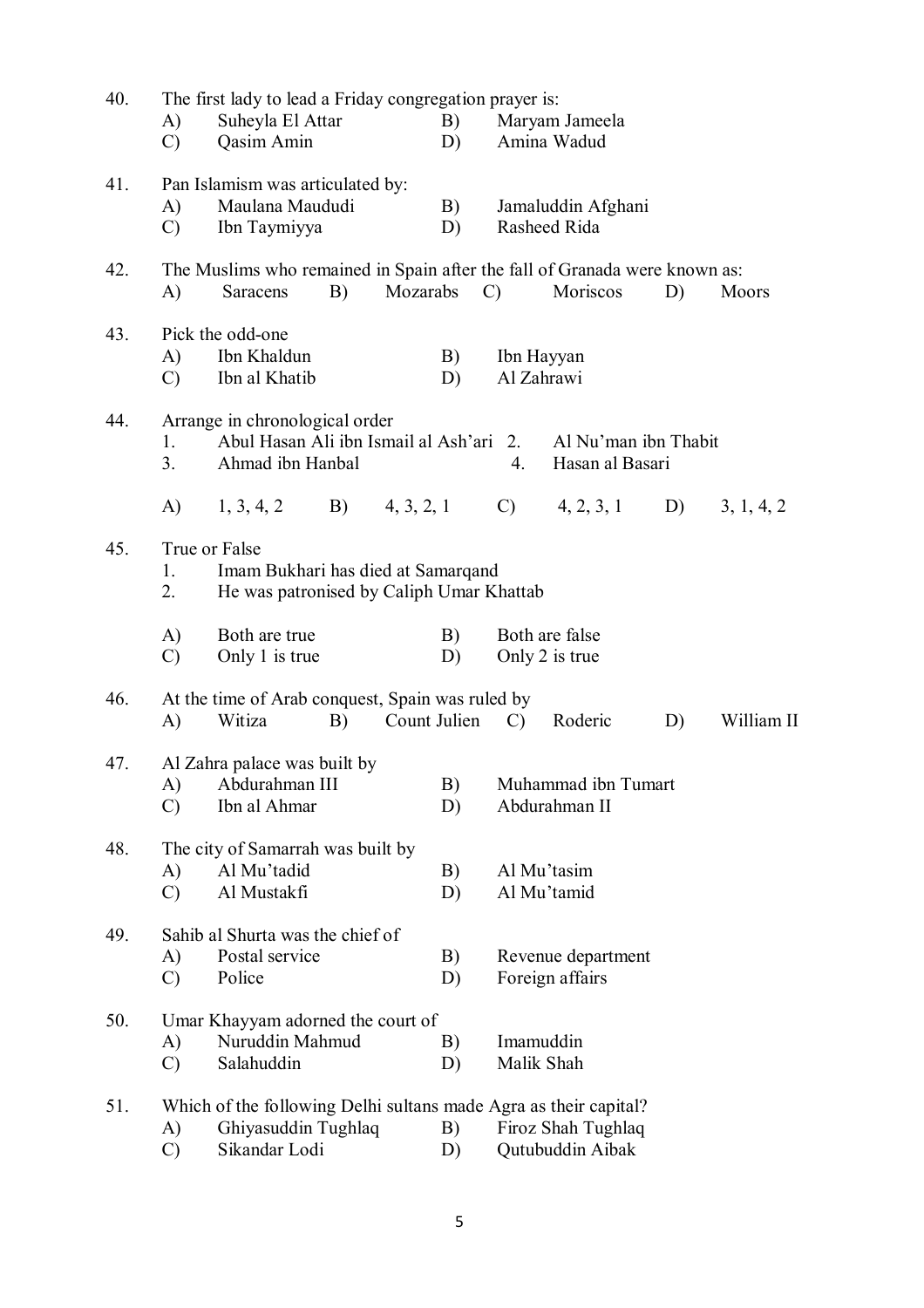| 52. |                                                                                            | Which of the following was not a chronicler of the history of the sultanate?<br>Malik Kafur |    |       | B) |               | Ziauddin Barani        |  |                 |        |  |
|-----|--------------------------------------------------------------------------------------------|---------------------------------------------------------------------------------------------|----|-------|----|---------------|------------------------|--|-----------------|--------|--|
|     | A)<br>$\mathcal{C}$                                                                        | Amir Khusrau                                                                                |    |       | D) |               | Minhaj al Siraj        |  |                 |        |  |
| 53. |                                                                                            | Prithviraj Chauhan defeated Muhammad Ghori in the:                                          |    |       |    |               |                        |  |                 |        |  |
|     | A)                                                                                         | Battle of Panipat                                                                           |    |       | B) |               | Battle of Chandawar    |  |                 |        |  |
|     | $\mathcal{C}$                                                                              | Battle of Tarain                                                                            |    |       | D) |               | Battle of Waihind      |  |                 |        |  |
| 54. |                                                                                            | Which of the following was not a ruler of the Delhi sultanate?                              |    |       |    |               |                        |  |                 |        |  |
|     | A)                                                                                         | Nasiruddin Mahmud                                                                           |    |       | B) |               | Qutbuddin Mubarak Shah |  |                 |        |  |
|     | $\mathcal{C}$                                                                              | Khizr Khan                                                                                  |    |       | D) | Zafar Khan    |                        |  |                 |        |  |
| 55. |                                                                                            | Which of the following measures was not associated with Muhammad ibn Tughlaq?               |    |       |    |               |                        |  |                 |        |  |
|     | A)                                                                                         | Introduction of Token currency                                                              |    |       |    |               |                        |  |                 |        |  |
|     | B)                                                                                         | Shifting of capital from Delhi to Daulatabad                                                |    |       |    |               |                        |  |                 |        |  |
|     | $\mathcal{C}$                                                                              | Re-imposition of jizya on Brahmins                                                          |    |       |    |               |                        |  |                 |        |  |
|     | D)                                                                                         | Introduction of famine code in the Doab                                                     |    |       |    |               |                        |  |                 |        |  |
| 56. |                                                                                            | Amir Khusrau is known to have innovated the musical instrument:                             |    |       |    |               |                        |  |                 |        |  |
|     | A)                                                                                         | Sitar                                                                                       | B) | Tabla |    | $\mathcal{C}$ | Violin                 |  | D)              | Guitar |  |
| 57. |                                                                                            | Arrange the following sufi orders according to its appearance in India                      |    |       |    |               |                        |  |                 |        |  |
|     |                                                                                            | 1. Naqshabandiya 2. Qadiriya                                                                |    |       |    |               | 3. Chishtiya           |  | 4. Suhrawardiya |        |  |
|     |                                                                                            | A) 4, 2, 3, 1 B) 2, 4, 1, 3 C) 2, 4, 3, 1 D) 4, 2, 1, 3                                     |    |       |    |               |                        |  |                 |        |  |
| 58. | Which one of the following sufi saints saw the rule of 7 sultans, but visited the court of |                                                                                             |    |       |    |               |                        |  |                 |        |  |
|     |                                                                                            | none?                                                                                       |    |       |    |               |                        |  |                 |        |  |
|     | A)                                                                                         | Qutubuddin Bakthtiyar Kaki                                                                  |    |       |    |               |                        |  |                 |        |  |
|     | B)                                                                                         | Nasiruddin Chirag                                                                           |    |       |    |               |                        |  |                 |        |  |
|     | $\mathcal{C}$                                                                              | Baba Farid                                                                                  |    |       |    |               |                        |  |                 |        |  |
|     | D)                                                                                         | Nizamuddin Auliya                                                                           |    |       |    |               |                        |  |                 |        |  |
| 59. |                                                                                            | What did the <i>chalisa</i> or the Group of Forty refer to during the period of Iltutmish?  |    |       |    |               |                        |  |                 |        |  |
|     | A)                                                                                         | Turkish nobility                                                                            |    |       | B) |               | Forty scholars         |  |                 |        |  |
|     | $\mathcal{C}$                                                                              | Forty slaves                                                                                |    |       | D) |               | Forty military chiefs  |  |                 |        |  |
| 60. |                                                                                            | What is the popular name of Ulugh Khan?                                                     |    |       |    |               |                        |  |                 |        |  |
|     | A)                                                                                         | Jalaluddin Khalji                                                                           |    |       | B) |               | Ghiyasuddin Balban     |  |                 |        |  |
|     | $\mathcal{C}$                                                                              | Muhammad ibn Tughlaq                                                                        |    |       | D) |               | Alauddin Khalji        |  |                 |        |  |
| 61. |                                                                                            | Babar established Mughal rule in India through his victory in 1526 over                     |    |       |    |               |                        |  |                 |        |  |
|     | A)                                                                                         | Sikandar Lodi                                                                               |    |       | B) |               | Bahlol Lodi            |  |                 |        |  |
|     | $\mathcal{C}$                                                                              | Ibrahim Lodi                                                                                |    |       | D) |               | Rana Sangha            |  |                 |        |  |
| 62. | Author of "Padmavat" is                                                                    |                                                                                             |    |       |    |               |                        |  |                 |        |  |
|     | A)                                                                                         | Tulsi Das                                                                                   |    |       | B) |               | Abdurahim Khan-i-Khana |  |                 |        |  |
|     | $\mathcal{C}$                                                                              | Sur Das                                                                                     |    |       | D) |               | Malik Muhammad Jaisi   |  |                 |        |  |
| 63. | Painting in the Mughal period was its prime during the reign of:                           |                                                                                             |    |       |    |               |                        |  |                 |        |  |

A) Shahjahan B) Jahangir C) Akbar D) Babar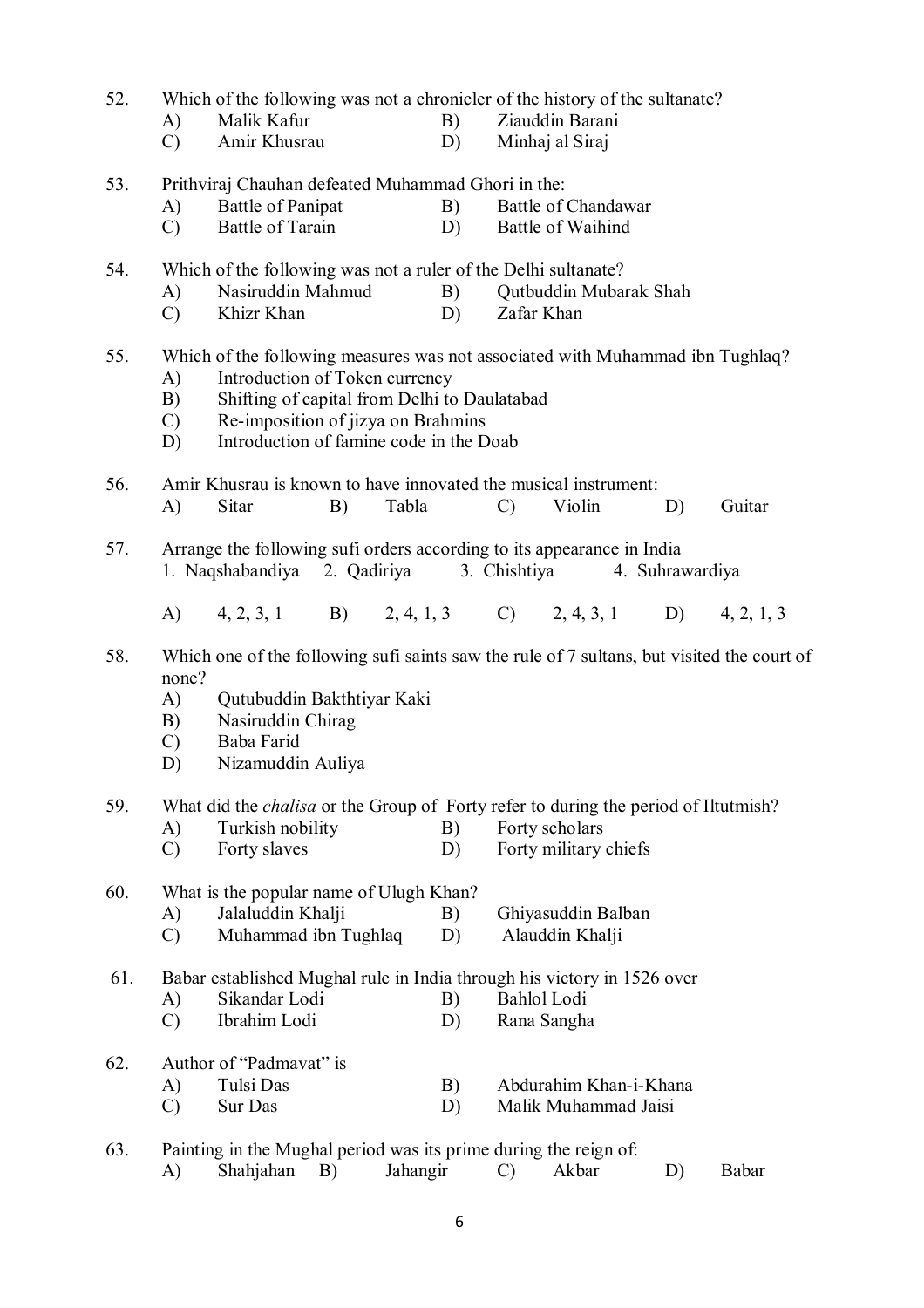| 64. | Which of the following is the monument at Delhi which is a precursor of Taj Mahal?          |                                                                         |    |           |                           |                 |                           |    |                                                           |  |  |
|-----|---------------------------------------------------------------------------------------------|-------------------------------------------------------------------------|----|-----------|---------------------------|-----------------|---------------------------|----|-----------------------------------------------------------|--|--|
|     | $\bf{A}$                                                                                    | The Safdarjung tomb                                                     |    |           | B)                        |                 | The Moti masjid           |    |                                                           |  |  |
|     | $\mathcal{C}$                                                                               | Humayun's tomb                                                          |    |           | D)                        |                 | Itimad ud Daula's tomb    |    |                                                           |  |  |
| 65. |                                                                                             | Humayun's tomb was built by:                                            |    |           |                           |                 |                           |    |                                                           |  |  |
|     | (A)                                                                                         | Humayun B)                                                              |    | Akbar     |                           | $\mathcal{C}$   | Shahjahan                 | D) | Haji Begum                                                |  |  |
| 66. |                                                                                             | What is the correct sequence of the following?                          |    |           |                           |                 |                           |    |                                                           |  |  |
|     | $1_{\cdot}$                                                                                 | Birth of Akbar                                                          |    |           | 2.                        |                 | Arrival of Vasco da Gama  |    |                                                           |  |  |
|     | 3.                                                                                          | Execution of Teg Bahadur 4.                                             |    |           |                           |                 | Battle of Khanwa          |    |                                                           |  |  |
|     |                                                                                             | A) 1, 2, 3, 4 B) 4, 3, 2, 1 C) 2, 4, 1, 3 D) 3, 2, 4, 1                 |    |           |                           |                 |                           |    |                                                           |  |  |
| 67. | True or false                                                                               |                                                                         |    |           |                           |                 |                           |    |                                                           |  |  |
|     | 1.                                                                                          | The second battle of Panipat took place during the period of Akbar      |    |           |                           |                 |                           |    |                                                           |  |  |
|     | 2.                                                                                          | Aurangazeb was killed by the Marathas                                   |    |           |                           |                 |                           |    |                                                           |  |  |
|     | A)                                                                                          | Only the first statement is true                                        |    |           |                           |                 |                           |    |                                                           |  |  |
|     | B)                                                                                          | Only the second statement is true                                       |    |           |                           |                 |                           |    |                                                           |  |  |
|     | $\mathcal{C}$<br>D)                                                                         | Both are true<br>Both are false                                         |    |           |                           |                 |                           |    |                                                           |  |  |
|     |                                                                                             |                                                                         |    |           |                           |                 |                           |    |                                                           |  |  |
| 68. |                                                                                             | Arrange the following in the chronological order of their making        |    |           |                           |                 |                           |    |                                                           |  |  |
|     | 1.<br>3.                                                                                    | <b>Buland Darwaza</b><br>Delhi Red Fort                                 |    |           | 2.<br>4.                  | Purana Qila     | Bibi ka Maqbara           |    |                                                           |  |  |
|     |                                                                                             |                                                                         |    |           |                           |                 |                           |    |                                                           |  |  |
|     |                                                                                             | A) 4, 3, 2, 1 B) 3, 1, 4, 2 C) 1, 2, 3, 4 D) 4, 1, 3, 2                 |    |           |                           |                 |                           |    |                                                           |  |  |
| 69. |                                                                                             | Where did Aurangazeb confine his father Shahjahan after usurping power? |    |           |                           |                 |                           |    |                                                           |  |  |
|     | A)                                                                                          | Lahore                                                                  | B) | Delhi     |                           | $\mathcal{C}$   | Agra                      | D) | Fatehpur Sikri                                            |  |  |
| 70. |                                                                                             | Arrange in chronological order                                          |    |           |                           |                 |                           |    |                                                           |  |  |
|     |                                                                                             |                                                                         |    |           |                           |                 |                           |    | 1. Aurangazeb 2. Dara Shikoh 3. Shah Shuja 4. Murad Baksh |  |  |
|     | A)                                                                                          | 2, 3, 1, 4                                                              | B) | 4,1,3,2   |                           | $\mathcal{C}$ ) | 3, 4, 1, 2                | D) | 4, 2, 3, 1                                                |  |  |
|     |                                                                                             |                                                                         |    |           |                           |                 |                           |    |                                                           |  |  |
| 71. | A)                                                                                          | Which one of the following pairs is correctly matched?<br>Chishti       |    |           |                           |                 | Shaykh Hamiduddin Nagauri |    |                                                           |  |  |
|     | B)                                                                                          | Naqshabandi:                                                            |    |           | Shaykh Abdul Qadir Jilani |                 |                           |    |                                                           |  |  |
|     | $\mathcal{C}$                                                                               | Suhrawardi                                                              |    |           | Qutubuddin Baktiyar Kaki  |                 |                           |    |                                                           |  |  |
|     | D)                                                                                          | Qadiri                                                                  |    |           | Khwaja Baqi Billah        |                 |                           |    |                                                           |  |  |
| 72. |                                                                                             | Mansabdari system was introduced by:                                    |    |           |                           |                 |                           |    |                                                           |  |  |
|     | A)                                                                                          | Babar                                                                   | B) | Humayun   |                           | $\mathcal{C}$   | Akbar                     | D) | Jahangir                                                  |  |  |
| 73. |                                                                                             | The silver coin rupaya was first issued by:                             |    |           |                           |                 |                           |    |                                                           |  |  |
|     | A)                                                                                          | Sikandar Lodi B)                                                        |    | Sher Shah |                           | $\mathcal{C}$   | Humayun                   | D) | Akbar                                                     |  |  |
| 74. |                                                                                             |                                                                         |    |           |                           |                 |                           |    |                                                           |  |  |
|     | The theory of <i>sulh-i-Kul</i> was propounded by:<br>Akbar<br>Nairuddin Chirag<br>A)<br>B) |                                                                         |    |           |                           |                 |                           |    |                                                           |  |  |
|     | $\mathcal{C}$                                                                               | Nizamuddin Auliya                                                       |    |           | D)                        | Aurangazeb      |                           |    |                                                           |  |  |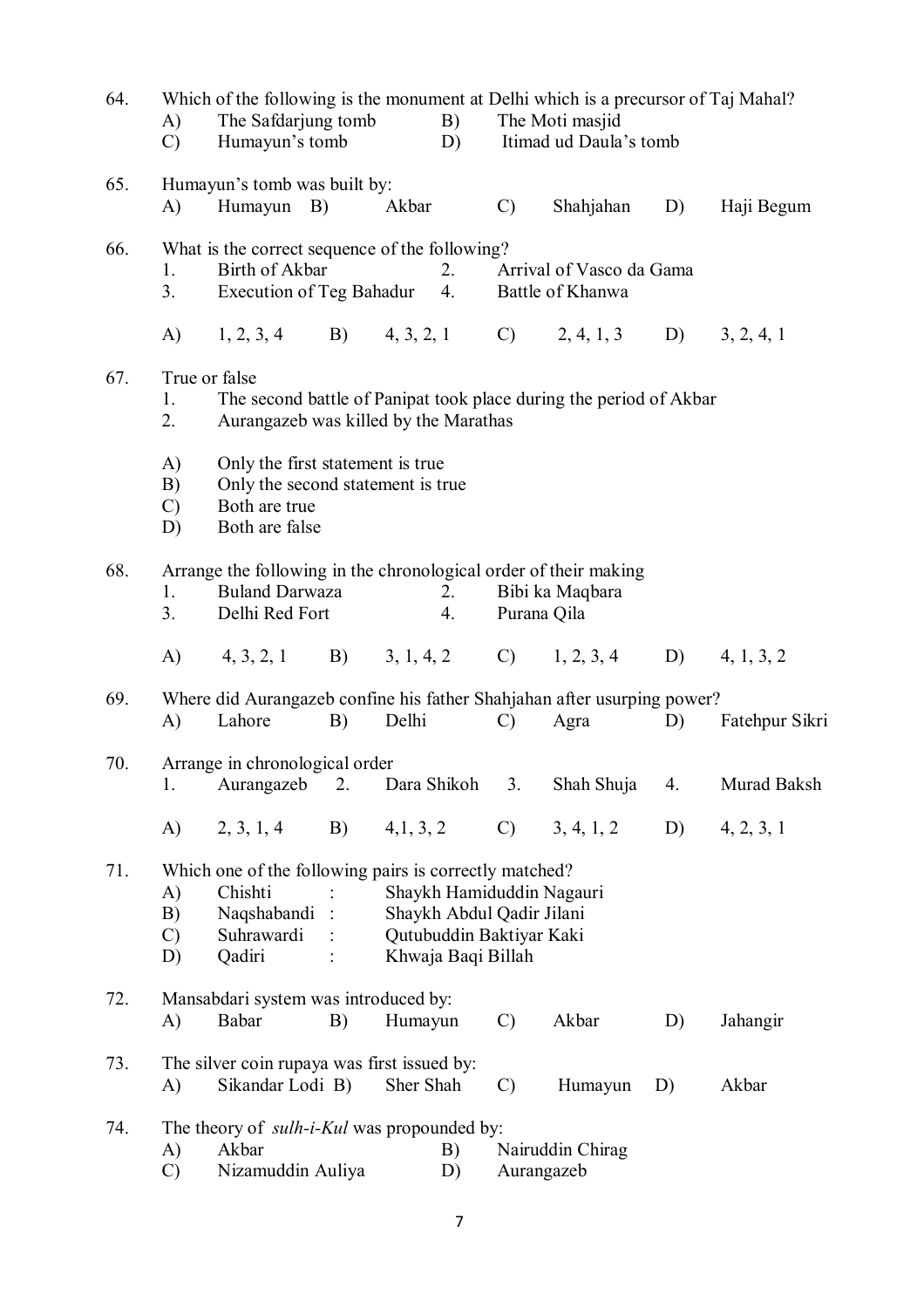| 75. | A)                               | In the 3rd battle of Panipat, the Marathas were defeated by<br>Mughals                                                                                | B) | French     |          | $\mathcal{C}$   | English                                    | D) | Afghans    |
|-----|----------------------------------|-------------------------------------------------------------------------------------------------------------------------------------------------------|----|------------|----------|-----------------|--------------------------------------------|----|------------|
| 76. | A)<br>$\mathcal{C}$              | Who among the following was the founder of Khudai Khidmatgar?<br>Khan Abdul Ghaffar Khan<br>Maulana Abdul Bari                                        |    |            | B)<br>D) |                 | Shaukathullah Ansari<br>Zafar Ali Khan     |    |            |
| 77. | A)<br>$\mathcal{C}$              | Maulana Shibli Nu'mani belonged to the<br>Deoband Madrasa<br>Aligarh School                                                                           |    |            | B)<br>D) |                 | Firangi Mahal<br>Nadwat ul Ulama           |    |            |
| 78. | Calcutta?<br>A)<br>$\mathcal{C}$ | Who among the following established the Mohammadan Literary Soceity in 1863 at<br>Syed Ameer Ali<br>Shariattulla                                      |    |            | B)<br>D) |                 | Nawab Abdul Latheef<br>Dr. M. A. Ansari    |    |            |
| 79. | A)                               | At which place was the All India Khilafat Conference held in 1919?<br>Lucknow                                                                         | B) | Aligarh    |          | $\mathcal{C}$   | Delhi                                      | D) | Calcutta   |
| 80. | $\bf{A}$                         | Nizamul Mulk established the independent state of<br>Awadh                                                                                            | B) | Golconda   |          | $\mathcal{C}$   | Burhanpur                                  | D) | Hyderabad  |
| 81. | A)<br>$\mathcal{C}$              | The Khilafat Movement in India was organized by:<br>Muhammad Ali Jinnah<br>Dr.Zakir Husain                                                            |    |            | B)<br>D) |                 | Maulana Muhammad Ali<br>None of these      |    |            |
| 82. | A)                               | In which session Pakistan resolution was passed by the Muslim League?<br>Calcutta                                                                     | B) | Bombay     |          | $\mathcal{C}$   | Dacca                                      | D) | Lahore     |
| 83. | A)<br>$\mathcal{C}$              | Who was the 1st Muslim President of the Indian National Congress?<br>Muhammad Ali Jinnah<br>Badruddin Tyabji                                          |    |            | B)<br>D) |                 | Hakim Ajmal Khan<br>Dr. M.A.Ansari         |    |            |
| 84. | A)<br>$\mathcal{C}$              | Who was the $1st$ person to form an idea of a separate homeland for Indian Muslims to<br>be called Pakistan?<br>Sir Syed Ahmad Khan<br>Muhammad Iqbal |    |            | B)<br>D) | Rahmat Ali      | Muhammad Ali Jinnah                        |    |            |
| 85. | A)<br>$\mathcal{C}$              | ------ was not a founder member of Muslim League in 1906<br>Muhammad Ali Jinnah<br>Agha Khan                                                          |    |            | B)<br>D) |                 | Nawab Muhsinul Mulk<br>Nawab Salimullah    |    |            |
| 86. | 1.<br>3 <sub>1</sub>             | Arrange in chronological order<br>Communal Award<br>The Cabinet Mission                                                                               |    |            | 2.<br>4. |                 | Quit India Movement<br>Partition of Bengal |    |            |
|     | A)                               | 4, 1, 2, 3                                                                                                                                            | B) | 3, 2, 4, 1 |          | $\mathcal{C}$ ) | 1, 3, 4, 2                                 | D) | 4, 3, 2, 1 |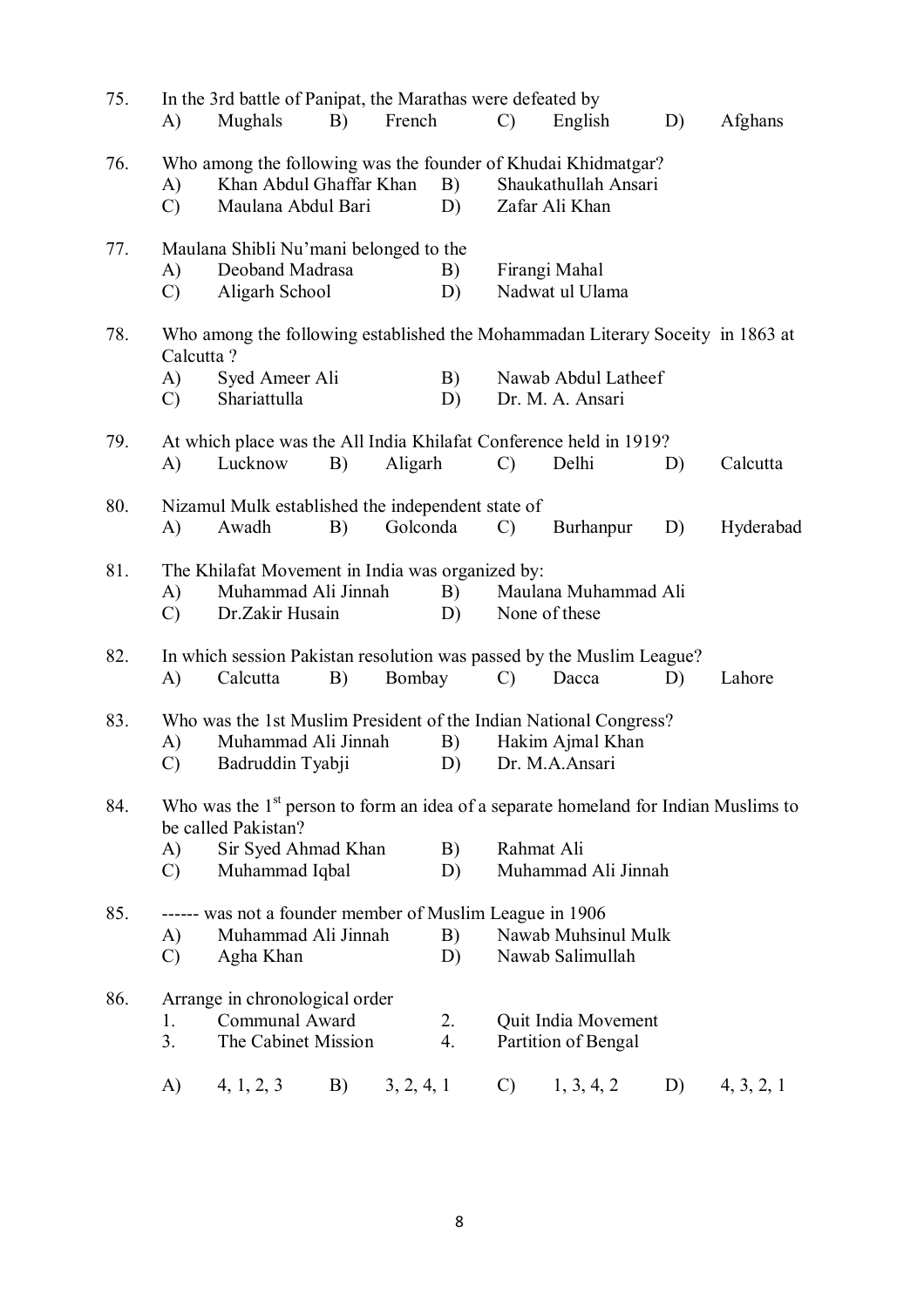| 87. | True or false        |                                                                 |               |                                                                                 |  |  |  |  |  |  |  |  |
|-----|----------------------|-----------------------------------------------------------------|---------------|---------------------------------------------------------------------------------|--|--|--|--|--|--|--|--|
|     | 1.                   | The Second Civil Disobedience Movement started in 1927.         |               |                                                                                 |  |  |  |  |  |  |  |  |
|     | 2.                   |                                                                 |               | The Muslim League started "Direct Action" to achieve freedom for India in 1946. |  |  |  |  |  |  |  |  |
|     | A)                   | Only the statement 1 is true                                    | B)            | Only the second statement is true.                                              |  |  |  |  |  |  |  |  |
|     | $\mathcal{C}$        | Both are true                                                   | D)            | Both are false                                                                  |  |  |  |  |  |  |  |  |
| 88. |                      | Pick the odd-one                                                |               |                                                                                 |  |  |  |  |  |  |  |  |
|     | A)                   | Curzon                                                          | B)            | <b>Stafford Cripps</b>                                                          |  |  |  |  |  |  |  |  |
|     | $\mathcal{C}$        | Chelmsford                                                      | D)            | Wavell                                                                          |  |  |  |  |  |  |  |  |
| 89. |                      | The first Malayalam translation of the Holy Qur'an was done by: |               |                                                                                 |  |  |  |  |  |  |  |  |
|     | A)                   | C. N. Ahmad Maulavi                                             | B)            | Vakkom Maulavi                                                                  |  |  |  |  |  |  |  |  |
|     | $\mathcal{C}$        | Mayan Kutty Elaya                                               | D)            | Amani Maulavi                                                                   |  |  |  |  |  |  |  |  |
| 90. |                      | The real name of Kunhali IV is                                  |               |                                                                                 |  |  |  |  |  |  |  |  |
|     | A)                   | Kuttiali                                                        | B)            | Pattu Marakkar                                                                  |  |  |  |  |  |  |  |  |
|     | $\mathcal{C}$        | <b>Kutty Pokker</b>                                             | D)            | Muhammad                                                                        |  |  |  |  |  |  |  |  |
| 91. |                      | ----was the capital of Tipu in Malabar.                         |               |                                                                                 |  |  |  |  |  |  |  |  |
|     | A)                   | Calicut<br>Feroke<br>B)                                         |               | Ponnani<br>$\mathcal{C}$<br>Kodungallur<br>D)                                   |  |  |  |  |  |  |  |  |
| 92. |                      | Pick the odd-one                                                |               |                                                                                 |  |  |  |  |  |  |  |  |
|     | A)                   | Umar Qazi                                                       | B)            | Fazal Pookoya Tangal                                                            |  |  |  |  |  |  |  |  |
|     | $\mathcal{C}$        | Abdussathar Sait                                                | D)            | Athan Kurikkal                                                                  |  |  |  |  |  |  |  |  |
| 93. |                      | Arrange in chronological order                                  |               |                                                                                 |  |  |  |  |  |  |  |  |
|     | 1.                   | Wagon Tragedy<br>2.                                             |               | Execution of Variamkunnath Kunhahammad Haji                                     |  |  |  |  |  |  |  |  |
|     | 3.                   | Pookkottur incident<br>4.                                       |               | Military raid in Mamburam mosque                                                |  |  |  |  |  |  |  |  |
|     | A)                   | 3, 4, 1, 2<br>2, 3, 1, 4<br>B)                                  |               | 4, 3, 2, 1<br>4, 1, 2, 3<br>$\mathcal{C}$<br>D)                                 |  |  |  |  |  |  |  |  |
| 94. | True or false        |                                                                 |               |                                                                                 |  |  |  |  |  |  |  |  |
|     | 1.                   | The first mosque in Kerala is at Ponnani                        |               |                                                                                 |  |  |  |  |  |  |  |  |
|     | 2.                   | Umar Qazi is the author of "Nabi Nanayam"                       |               |                                                                                 |  |  |  |  |  |  |  |  |
|     | A)                   | The first statement is true.                                    | B)            | The second statement is true.                                                   |  |  |  |  |  |  |  |  |
|     | $\mathcal{C}$        | Both are true                                                   | D)            | Both are false                                                                  |  |  |  |  |  |  |  |  |
| 95. |                      | Match the following                                             |               |                                                                                 |  |  |  |  |  |  |  |  |
|     |                      | <u>List 1</u>                                                   | <b>List 2</b> |                                                                                 |  |  |  |  |  |  |  |  |
|     | a.                   | A.P. Ibrahim Kunju                                              | 1.            | The Moplah Rebellion                                                            |  |  |  |  |  |  |  |  |
|     | b.                   | S. F. Dale                                                      | 2.            | Mappila's of Malabar                                                            |  |  |  |  |  |  |  |  |
|     | $\mathbf{c}$ .<br>d. | C. Gopalan Nair                                                 | 3.            | The Mappilas of Malabar (1498-1922)                                             |  |  |  |  |  |  |  |  |
|     |                      | S. M. Mohammed Koya                                             | 4.            | Mappila Muslims of Kerala                                                       |  |  |  |  |  |  |  |  |
|     | A)                   | $a-4, b-3, c-1, d-2$                                            | B)            | $a-3$ , $b-1$ , $c-2$ , $d-4$                                                   |  |  |  |  |  |  |  |  |
|     | $\mathcal{C}$        | $a-2$ , $b-4$ , $c-3$ , $d-1$                                   | D)            | $a-3,b-4, c-2, d-1$                                                             |  |  |  |  |  |  |  |  |
| 96. |                      | The first Ottoman ruler to assume the title of Caliph was       |               |                                                                                 |  |  |  |  |  |  |  |  |

A) Salim III B) Mehmet I C) Salim I D) Murad I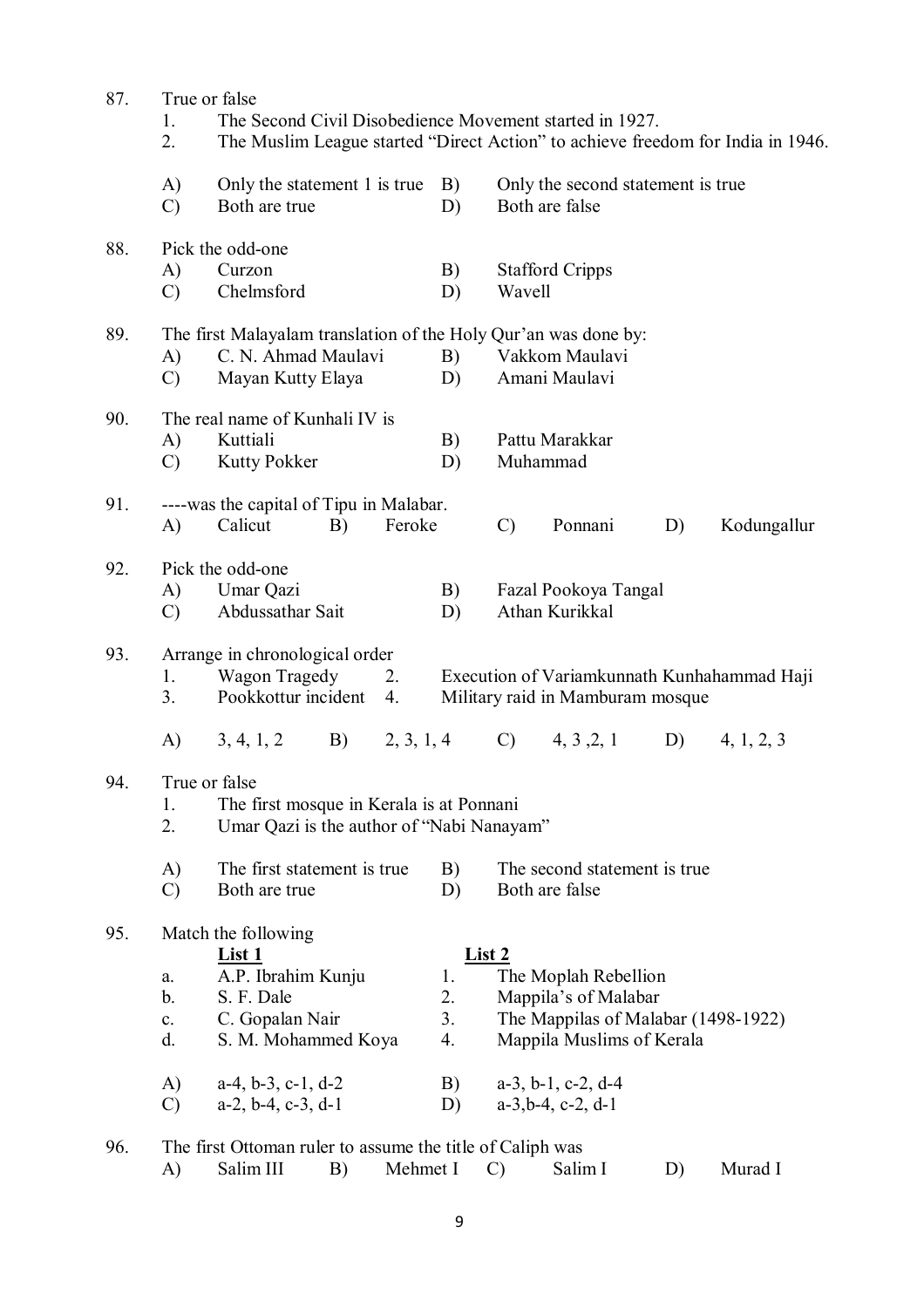| 97.  | A)<br>$\mathcal{C}$                               | The name of Ibrahim Temo is associated with<br>Tanzimat reforms<br>B)<br>First World War<br>D) |                                                         |                                                      |                      | Committee of Union and Progress<br>Religious reform |                                                                |    |            |  |  |  |
|------|---------------------------------------------------|------------------------------------------------------------------------------------------------|---------------------------------------------------------|------------------------------------------------------|----------------------|-----------------------------------------------------|----------------------------------------------------------------|----|------------|--|--|--|
| 98.  | A)<br>$\mathcal{C}$                               | The person known as the 'father of Turkish nationalism' is<br>Zia Gokalp<br>Kemal Pasha        |                                                         |                                                      | B)<br>D)             |                                                     | Sulayman the Magnificent<br>Muhammad II                        |    |            |  |  |  |
| 99.  | A)<br>$\mathcal{C}$                               | The Ottoman sultan known as "Red Sultan":<br>Abdul Hamid II<br>Salim I                         |                                                         |                                                      | B)<br>D)             | Sulayman<br>Bayazid II                              |                                                                |    |            |  |  |  |
| 100. | A)                                                | Istambul                                                                                       | B)                                                      | The present capital of Turkish Republic is<br>Beirut |                      |                                                     | Ankara                                                         | D) | Adrianople |  |  |  |
| 101. | True or false<br>1.<br>2.                         | The 1 <sup>st</sup> Ottoman constitution was promulgated in 1876.                              |                                                         |                                                      |                      |                                                     | Ahmad Riza was the publisher of the newspaper "Meshveret"      |    |            |  |  |  |
|      | $\mathbf{A}$<br>$\mathcal{C}$                     | Both are true                                                                                  | Only the $1st$ sentence is true B)<br>D)                |                                                      |                      |                                                     | Only the $2nd$ sentence is true<br>Both are false              |    |            |  |  |  |
| 102. | A)                                                | Who is known in Turkish history as "al Fatih"<br>Muhammad II B) Mahmud II                      |                                                         |                                                      |                      | $\mathcal{C}$                                       | Sulayman                                                       | D) | Salim I    |  |  |  |
| 103. | A)                                                | Bayazid I                                                                                      | The Devsirme system was originated by<br>Murad II<br>B) |                                                      |                      | $\mathcal{C}$                                       | Muhammad I D)                                                  |    | Sulayman   |  |  |  |
| 104. | 1.                                                | Arrange in chronological order<br>Murad II                                                     | 2.                                                      | Salim II                                             |                      | 3.                                                  | Muhammad I 4.                                                  |    | Bayazid II |  |  |  |
|      | A)                                                | 1, 2, 3, 4                                                                                     | <b>B</b> )                                              | 3, 1, 4, 2                                           |                      | $\mathcal{C}$ )                                     | 4, 3, 2, 1                                                     | D) | 3,1,2,4    |  |  |  |
| 105. | <u>List 1</u><br>a.<br>b.<br>$\mathbf{c}$ .<br>d. | Match the following<br>Abdul Hamid II<br>Sukolli<br>Murad I<br>Muhammad II                     |                                                         | <u>List 2</u>                                        | 1.<br>2.<br>3.<br>4. | Jannisaries                                         | Capture of Constantinople<br>1876 constitution<br>Grand Wazir  |    |            |  |  |  |
|      | A)<br>$\mathcal{C}$                               | $a-3$ , $b-4$ , $c-1$ , $d-2$<br>$a-4$ , $b-2$ , $c-1$ , $d-3$                                 |                                                         |                                                      | B)<br>D)             |                                                     | $a-2$ , $b-1$ , $c-3$ , $d-4$<br>$a-1$ , $b-3$ , $c-4$ , $d-2$ |    |            |  |  |  |
| 106. | A)                                                | The capital of the Safavids under Shah Ismail I:<br>Isfahan                                    | B)                                                      | Qazvin                                               |                      | $\mathcal{C}$                                       | Tabriz                                                         | D) | Shiraz     |  |  |  |
| 107. | A)                                                | The Balfour Declaration was issued in the year<br>1945                                         | B)                                                      | 1948                                                 |                      | $\mathcal{C}$                                       | 1914                                                           | D) | 1917       |  |  |  |
| 108. | A)<br>C)                                          | ------ is known as "the father of modern Alchemy"<br>Jabir ibn Hayyan<br>B)<br>Al Idrisi<br>D) |                                                         |                                                      |                      | Al Kindi<br>Al Razi                                 |                                                                |    |            |  |  |  |